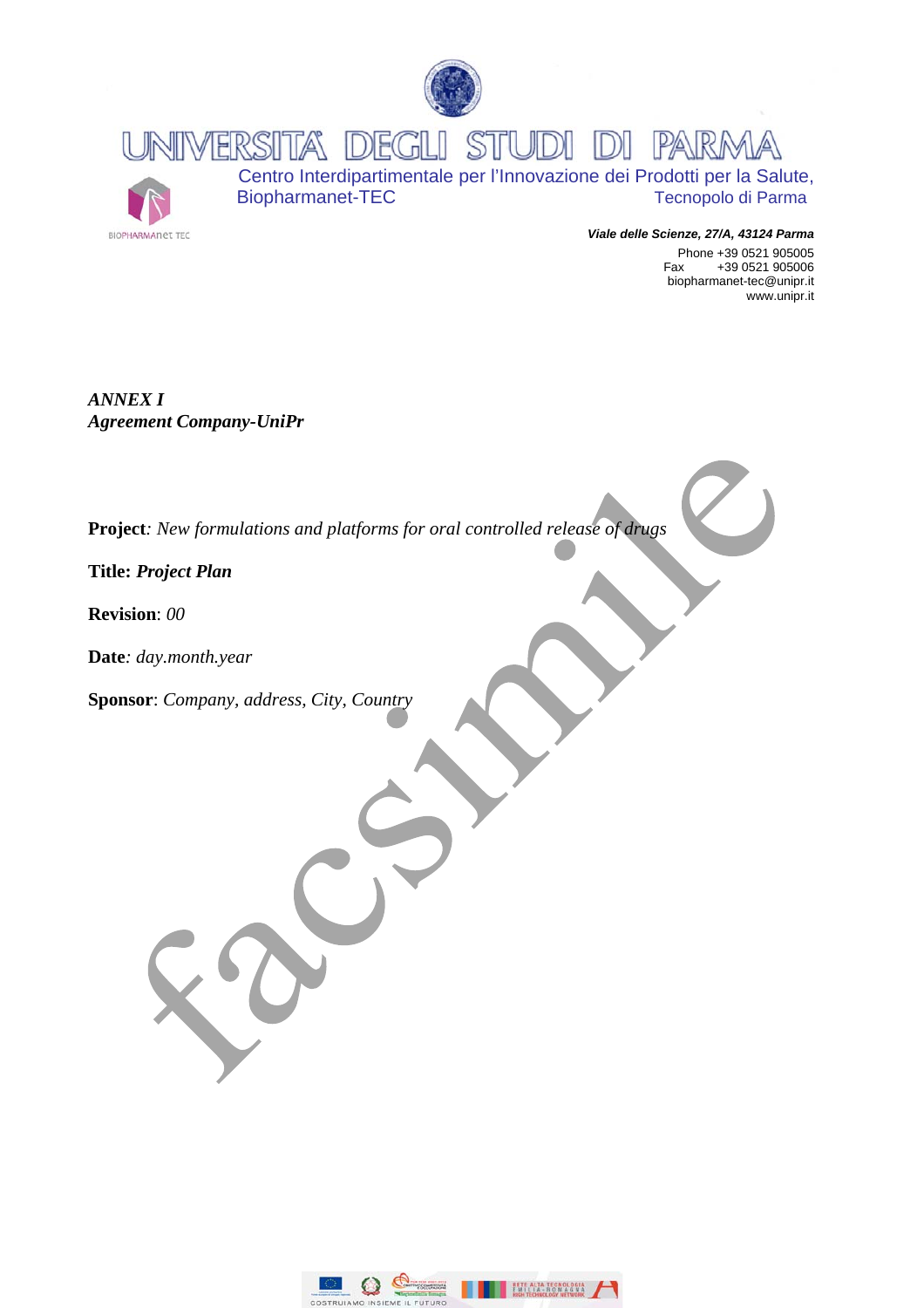# **TABLE OF CONTENTS**

- 1. Introduction
- 2. Justification and Scope of the Project

Expected outcomes

- 3. Scenario Definition
- 4. Reference Documents
- 5. Phases of the Project
- 6. Human resources involved
- 7. Time-points for critical evaluation of the activities
- 8. Timetable of the activities

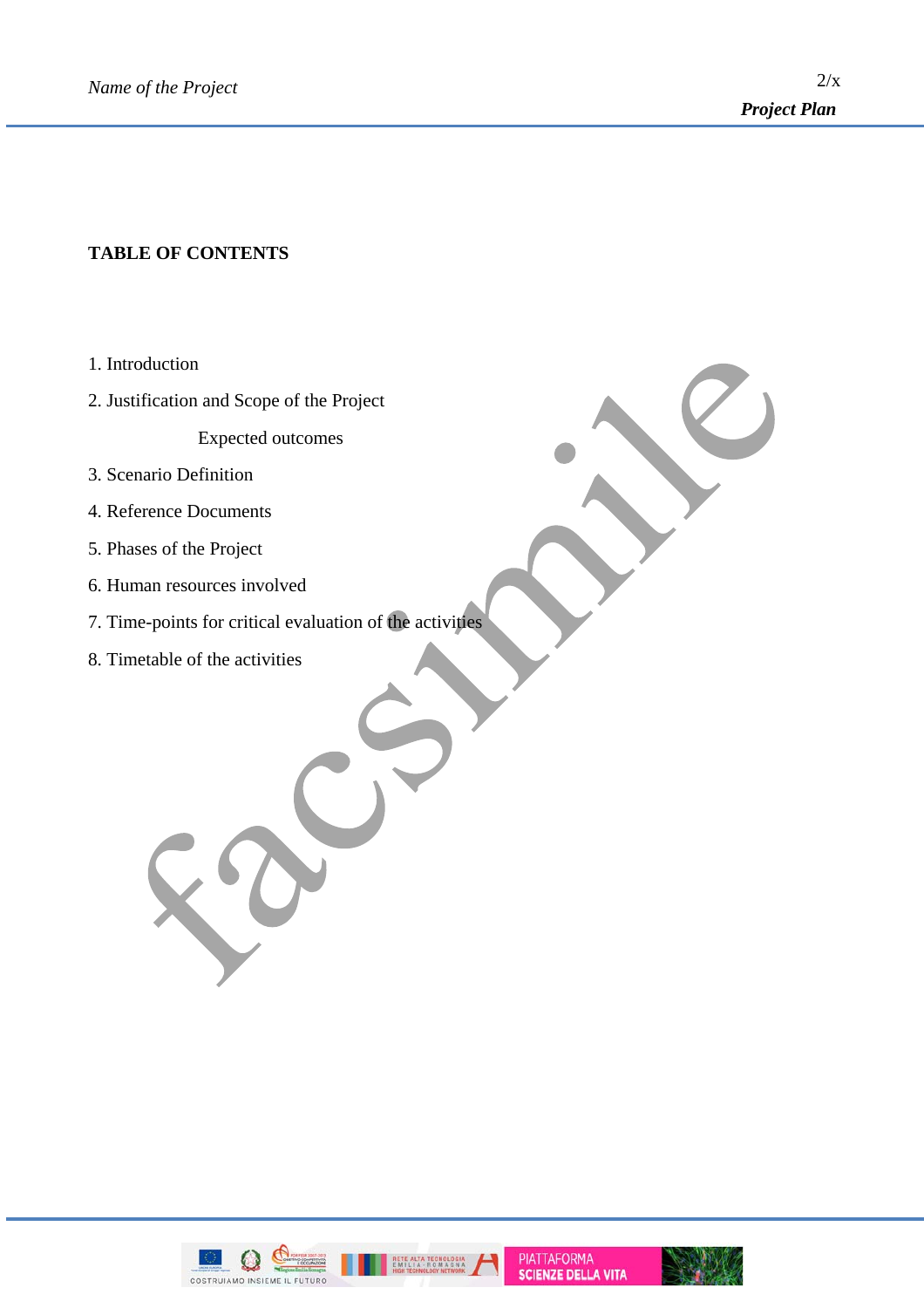#### **1. Introduction**

Describe in a synthetic manner the background of the research project

# **2. Justification and scope of the project**

Illustrate the reason for the research and clearly define the scope of the project. List the expected outcomes.

# **3. Scenario Definition**

Illustrate the topic of the research project. Define the target. Establish the duration of the project

# **4. Reference Documents**

List the relevant documents

# **5. Phases of the project**

Provide a detailed description of the project as well as of its articulation in different phases.

#### Example

*The project can be divided in two phases each one lasting 10 (ten) months. Each phase will be carried out through the following tasks:* 

*Task 1 Definition of the experimental protocols; Task 2, Analytical development for the API; Task 3, Pharmaceutical development; Task 4, Stability test; Task 5, Proof of the platform concept;* 

*Each task will be structured in different work-packages (WP).* 

#### *Task 1*

*WP1.1 Definition of the protocols for Analytical development, Pharmaceutical development and Stability Test.* 

*This is a dynamic Task in the sense that the protocols may be adjusted during the course of the project.* 

> **PIATTAFORMA SCIENZE DELLA VITA**

*Task 2* 

*As Analytical method the one reported in the official monograph of the USP 34 will be adopted..* 

*- WP2.1 System suitability for the HPLC method reported in USP 34;* 

*- WP2.2 Preparation of the working standard;* 

COSTRUIAMO INSIEME IL FUTUR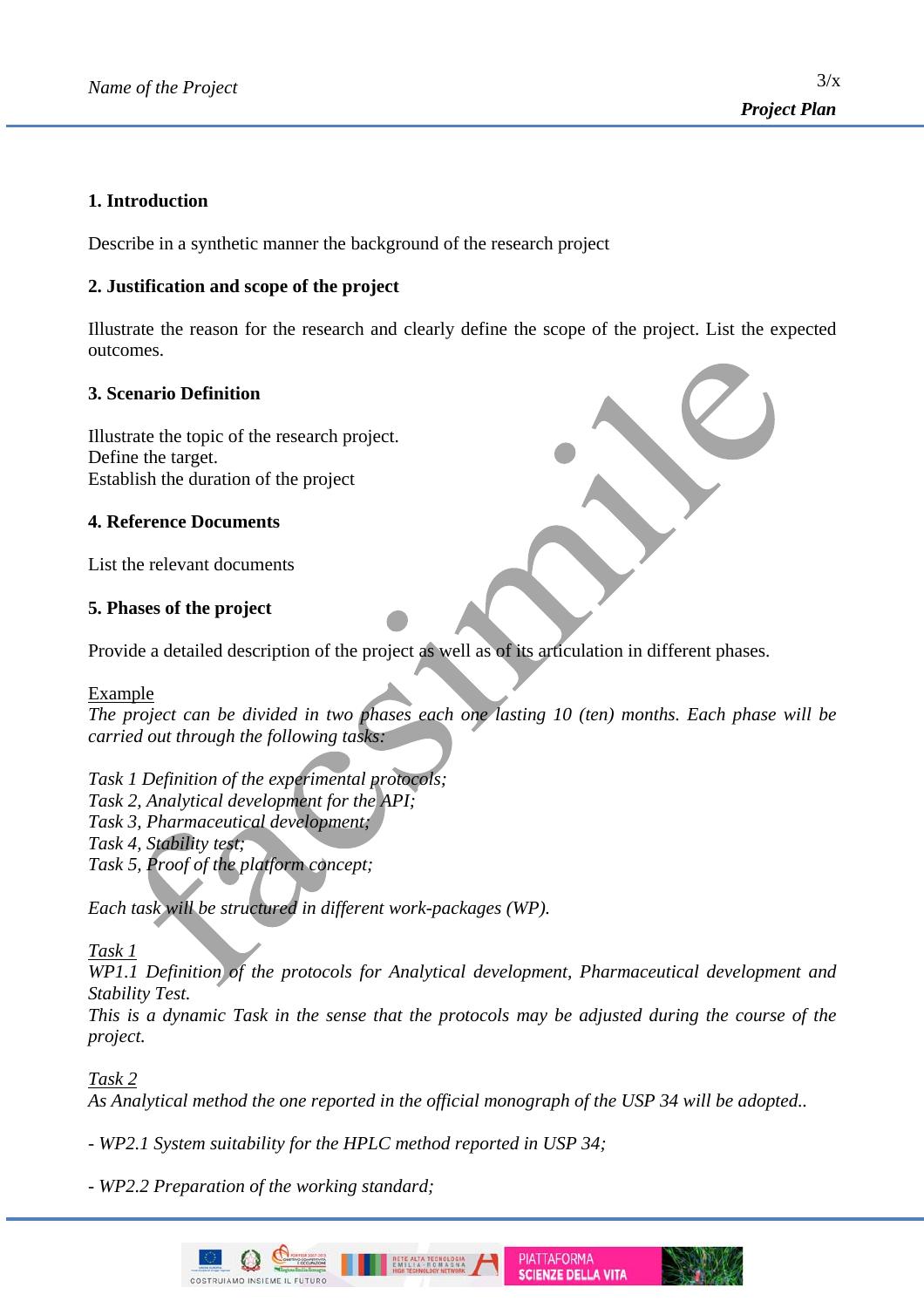*- WP2.3 Set-up of the dissolution test in biorelevant dissolution media.* 

# *Task 3*

*- WP3.1 Definition of the optimal in vitro dissolution profile;* 

*- WP3.2.1 Definition of the target product profile.* 

# **6. Human resources involved**

| <b>Function</b> | <b>Name</b> | <b>Role in BPN-TEC</b> |
|-----------------|-------------|------------------------|
|                 |             |                        |
|                 |             |                        |
|                 |             |                        |
|                 |             |                        |
|                 |             |                        |
|                 |             |                        |

Δ

# **7. Time points for critical evaluation of the activities**

Example

| 1 report month 5 | Teleconference discussion |
|------------------|---------------------------|
| 2 report month 5 | Mid-term meeting          |

 $\frac{2 \text{ report moment}}{3 \text{ report month}}$  10 Teleconference discussion